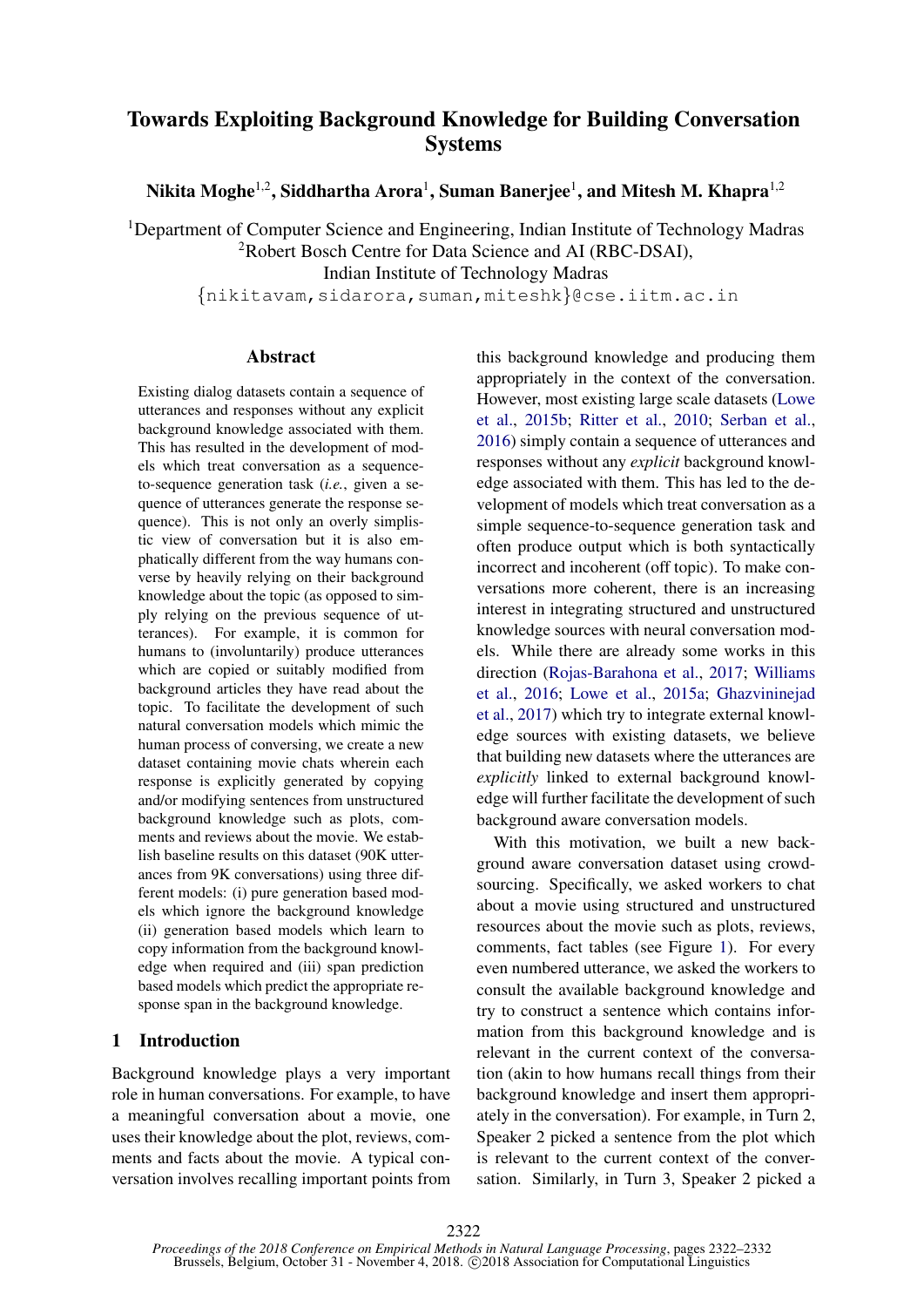| <b>Plot</b>                                                                                                                                                                                      | Movie: Spider-Man                                                                                                                                                                                                                                           | <b>Comments</b>     |                                                                                                                                                                                                   |  |  |
|--------------------------------------------------------------------------------------------------------------------------------------------------------------------------------------------------|-------------------------------------------------------------------------------------------------------------------------------------------------------------------------------------------------------------------------------------------------------------|---------------------|---------------------------------------------------------------------------------------------------------------------------------------------------------------------------------------------------|--|--|
| The lab works on spi-<br>ders and has even man-<br>aged to create new species<br>of spiders through genetic<br>manipulation. While Peter<br>is taking photographs of<br>Mary Jane for the school | Speaker 1(N): Which is your favourite character?<br>Speaker 2(C): My favorite character was Tobey<br>Maguire.<br>Speaker $1(N)$ : I thought he did an excellent job as<br>peter parker, I didn't see what it was that turned him<br>into Spider-Man though. |                     | Crazy attention to de-<br>tail. My favorite character<br>was Tobey Maguire. I<br>can't get over the "I'm<br>gonna kill you dead" line.<br>It was too heavily reliant<br>on constant light-hearted |  |  |
| newspaper, one of these<br>new spiders lands on his<br>hand and bites him Pe-<br>ter comes home feeling ill<br>and immediately goes to<br>bed.                                                   | Speaker 2(P): Well this happens while Peter is taking<br>photographs of Mary Jane for the school newspaper,<br>one of these new spiders lands on his hand and bites<br>him.<br>Speaker $1$ (N): I see. I was very excited to see this                       | adaptation.         | humor. However the con-<br>stant joking around kinda<br>bogged it down for me. A<br>really great comic book                                                                                       |  |  |
| <b>Review</b><br>I thoroughly enjoyed                                                                                                                                                            | film and it did not disappoint!<br>Speaker $2(R)$ : I agree, I thoroughly enjoyed "Spider-<br>Man"                                                                                                                                                          |                     | <b>Fact Table</b>                                                                                                                                                                                 |  |  |
| "Spider-Man" which I saw<br>in a screening. I thought                                                                                                                                            | Speaker $1(N)$ : I loved that they stayed true to the<br>comic.                                                                                                                                                                                             | Awards              | Golden Trailer<br>Awards 2002                                                                                                                                                                     |  |  |
| the movie was very en-<br>grossing. Director Sam<br>Raimi kept the action quo-<br>tient high, but also em-<br>phasized the human ele-<br>ment of the story. Tobey                                | Speaker 2(C): Yeah, it was a really great comic book<br>adaptation<br>Speaker $1(N)$ : The movie is a great life lesson on bal-<br>ancing power.                                                                                                            | Taglines<br>Similar | With great<br>power comes<br>great<br>responsibility.<br>Get Ready For<br>Spidey !<br>Iron Man                                                                                                    |  |  |
| was brilliant as a gawky<br>teenager                                                                                                                                                             | Speaker $2(F)$ : That is my most favorite line in the<br>movie, "With great power comes great responsibility."                                                                                                                                              | Movies              | Spider-Man 2                                                                                                                                                                                      |  |  |

Figure 1: A sample chat from our dataset which uses background resources. The chosen spans used in the conversation are shown in blue. The letters in the brackets denote the type of resource that was chosen - P, C, R, F and N indicate Plot, Comments, Review, Fact Table and None respectively.

sentence from the movie review. We also asked the workers to suitably modify the content picked from the background knowledge, if needed, so that the conversation remains coherent. We collected around 9K such conversations containing a total of 90K utterances pertaining to about 921 movies. These conversations along with the background resources will be made publicly available<sup>[1](#page-1-0)</sup>. For every utterance, we also provide information about the exact span in the resource from which this utterance was created. Lastly note that unlike existing datasets, our *test set* contains multiple reference responses for each test context thereby facilitating better evaluation of conversation models. We believe that this dataset will allow the community to take a fresh look at conversation modeling and will lead to the development of models which can learn to exploit background knowledge to pick appropriate responses instead of generating responses from scratch. Such a conversation strategy which produces responses from background knowledge would be useful in various domains. For example, a troubleshooting bot could exploit the information available in manuals, reviews and previous bug reports about the software. Similarly, an e-commerce bot could exploit the rich information available in product descriptions, reviews, fact tables, *etc.* about the product. While the proposed dataset is domain specific, it

2323

serves as a good benchmark for developing creative background-knowledge-aware models which can then be ported to different domains by building similar datasets for other domains.

We establish some initial baselines using three different paradigms to demonstrate the various models that can be developed and evaluated using this dataset. For the sake of completeness, the first paradigm is a hierarchical variant of the sequence to sequence architecture which does not exploit any background knowledge. The second paradigm is the copy-and-generate paradigm wherein the model tries to copy text from the given resources whenever appropriate and generate it otherwise. The third paradigm borrows from the span prediction based models which are predominantly being used for Question Answering (QA). These baseline results along with the dataset would hopefully shape future research in the area of background aware conversation models.

### 2 Related Work

There has been an active interest in building datasets [\(Serban et al.,](#page-9-5) [2015\)](#page-9-5) for training dialog systems. Some of these datasets contain transcripts of human-bot conversations [\(Williams](#page-10-1) [et al.,](#page-10-1) [2013;](#page-10-1) [Henderson et al.,](#page-8-1) [2014a,](#page-8-1)[b\)](#page-8-2) while others are created using a fixed set of natural language patterns [\(Bordes and Weston,](#page-8-3) [2017;](#page-8-3) [Dodge](#page-8-4) [et al.,](#page-8-4) [2016\)](#page-8-4). The advent of deep learning created

<span id="page-1-0"></span><sup>1</sup><https://github.com/nikitacs16/Holl-E>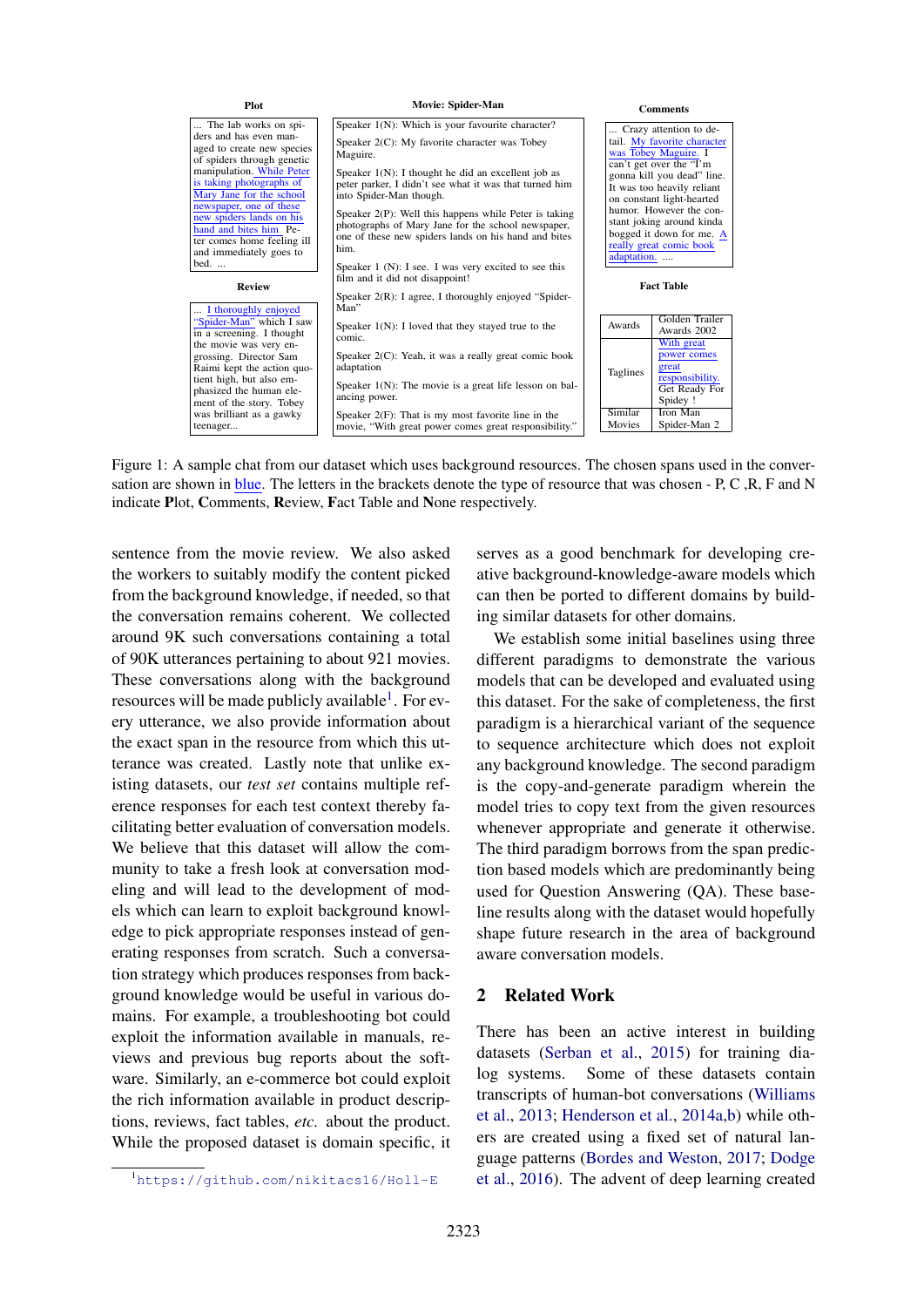interest in the construction of large-scale dialog datasets [\(Lowe et al.,](#page-9-0) [2015b;](#page-9-0) [Ritter et al.,](#page-9-1) [2010;](#page-9-1) [Sordoni et al.,](#page-10-2) [2015\)](#page-10-2) leading to the development of several end-to-end conversation systems [\(Shang](#page-9-6) [et al.,](#page-9-6) [2015;](#page-9-6) [Vinyals and Le,](#page-10-3) [2015;](#page-10-3) [Li et al.,](#page-8-5) [2016;](#page-8-5) [Serban et al.,](#page-9-2) [2016\)](#page-9-2) which treat dialog as a sequence generation task.

To make the output of these models more coherent, there is an increasing effort in integrating external background knowledge with these models. This is because human beings rely on background knowledge for conversations as well as other tasks [\(Schallert,](#page-9-7) [2002\)](#page-9-7). There has been considerable work on incorporating background knowledge in the context of goal-oriented dialog datasets even before the advent of large-scale datasets for deep learning [\(Raux et al.,](#page-9-8) [2005;](#page-9-8) [Seneff et al.,](#page-9-9) [1991\)](#page-9-9) as well as in recent times [\(Rojas-Barahona et al.,](#page-9-3) [2017;](#page-9-3) [Williams et al.,](#page-10-0) [2016;](#page-10-0) [Eric et al.,](#page-8-6) [2017\)](#page-8-6) where datasets include small sized knowledge graphs as background knowledge. However, the conversations in these datasets are very templated and nowhere close to open conversations in specific domains such as the ones contained in our dataset.

Even in the case of open domain conversations, there are some works which have integrated external knowledge sources. Most of the entries in 2017 Amazon Alexa Prize [\(Ram](#page-9-10) [et al.,](#page-9-10) [2017\)](#page-9-10) relied on background knowledge for meaningful response generation. Milabot [\(Serban](#page-9-11) [et al.,](#page-9-11) [2017a\)](#page-9-11) and even the winning entry SoundingBoard [\(Liu et al.,](#page-9-12) [2018\)](#page-9-12) used Reddit pages, Amazon's Evi Service, and large databases like OMDB, Google Knowledge Graph and Wikidata as external knowledge. The submission named Eigen [\(Guss et al.,](#page-8-7) [2017\)](#page-8-7) used several dialog datasets and corpora belonging to related Natural Language Processing tasks to make their responses more informative. We refer the reader to [\(Ram et al.,](#page-9-10) [2017\)](#page-9-10) for detailed analysis of these systems. In the space of academic datasets, [Lowe](#page-9-4) [et al.](#page-9-4) [\(2015a\)](#page-9-4) report results on the Ubuntu dataset using manpages as external knowledge whereas [Ghazvininejad et al.](#page-8-0) [\(2017\)](#page-8-0) use Foursquare tips as external knowledge for social media conversations. However, unlike our work both these works do not create a new dataset where the responses are explicitly linked to a knowledge source. The infusion of external knowledge in both these works is post facto (as opposed to our

work where we take a bottom-up approach and explicitly create a dataset which allows exploitation of background knowledge). Additionally, existing large-scale datasets are noisy as they are extracted from online forums which are inherently noisy. In contrast, since we use crowdsourcing, the extent of noise is reduced since there are humans in the loop who were explicitly instructed to use only clean sentences from the external knowledge sources.

We would also like to mention some existing works such as [\(He et al.,](#page-8-8) [2017;](#page-8-8) [Lewis et al.,](#page-8-9) [2017;](#page-8-9) [Krause et al.,](#page-8-10) [2017\)](#page-8-10) which have used crowdsourcing for creating conversation datasets. In fact, our data collection method is inspired by the work of [Krause et al.](#page-8-10) [\(2017\)](#page-8-10) where the authors use selfdialogs to collect conversation data about movies, music and sports. They are referred to as selfdialogs because the same worker plays the role of both parties in the conversation. However, our work differs from [Krause et al.](#page-8-10) [\(2017\)](#page-8-10) as we provide explicit background knowledge sources to the workers from where they can copy text with the addition of suitable prefixes and suffixes to generate appropriate coherent responses.

### 3 Dataset

In the following sub-sections we describe the various stages involved in collecting our dataset.

#### 3.1 Curating a list of popular movies

We created a list of 921 movies containing (i) top 10 popular movies within the past five years, (ii) top 250 movies as per IMDb rankings, (iii) top 10 movies in popular genres, and (iv) other popular movie lists made available elsewhere on the Internet. These movies belonged to 22 different genres such as sci-fi, action, horror, fantasy, adventure, romance, *etc.* thereby ensuring that our dataset is not limited to a specific genre. We considered those movies for which enough background information such as plots, reviews, comments, facts, *etc.* were available on the Internet irrespective of whether they were box-office successes or not. Please find the respective urls in the Appendix.

#### 3.2 Collecting background knowledge

For each movie, we collected the following background knowledge:

1. Review (R): For each movie, we asked some in-house workers to fetch the top 2 most popular reviews for this movie from IMDb using the *sort*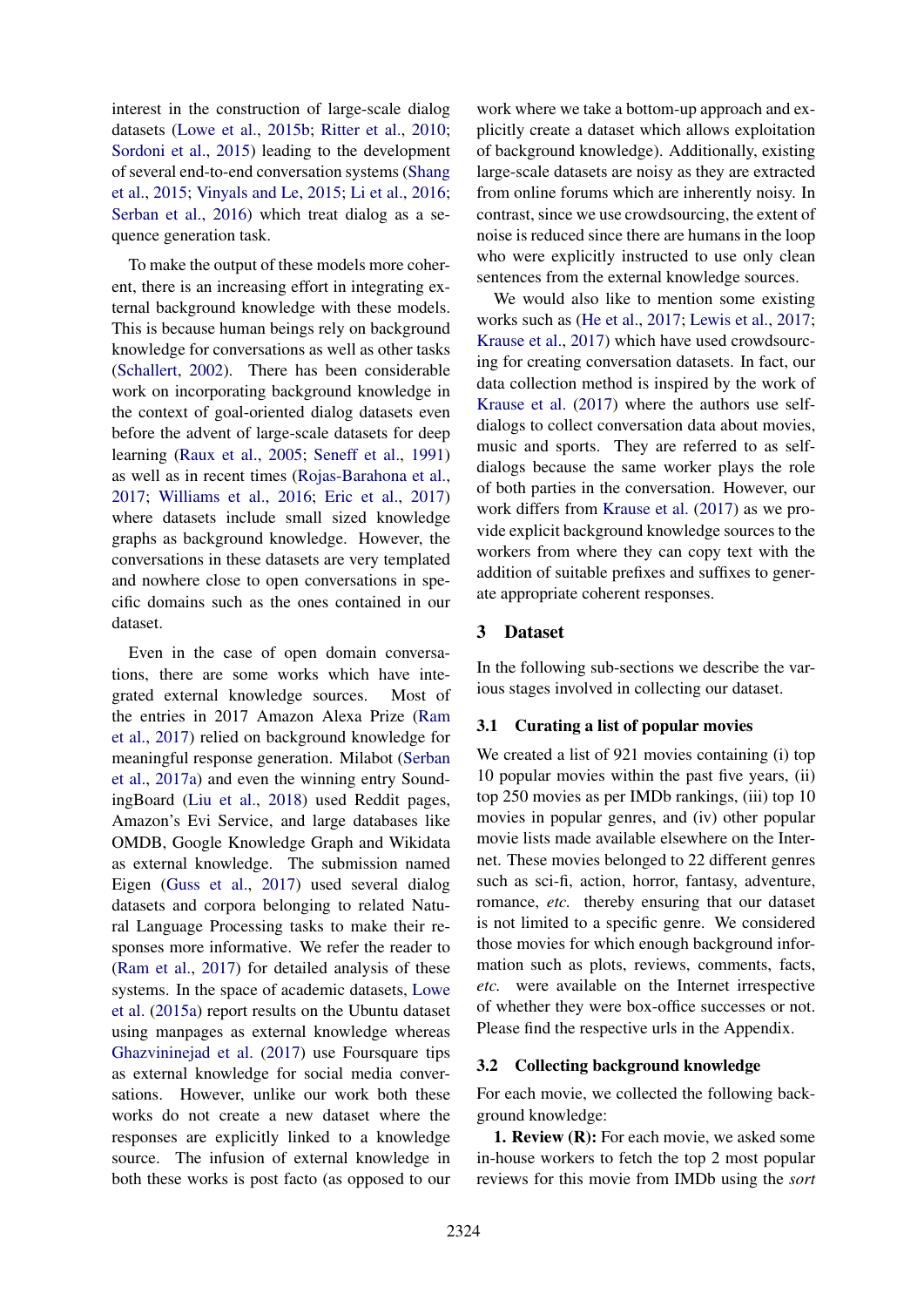*by Total Votes* option. We also instructed them to avoid choosing reviews which were less than 50 words but this was typically never the case with popular reviews. 2. Plot (P): For each movie, we extracted information about the "Plot" of the movie from the Wikipedia page of the movie. Wikipedia pages of movies have an explicit section on "Plot" making it easy to extract this information using scripts. 3. Comments (C): Websites like *Reddit* have a segment called "official discussion page about X" (where X is a movie name) containing small comments about various aspects of movie. We identified such pages and extracted the first comment on every thread on this page. We bundled all these comments into a single text file and refer to it as the resource containing "Comments". For a few movies, the official discussion page was not present in which case we used the review titles of all the IMDb reviews of the movie as comments. The difference between Reviews and Comments is that a Review is an opinion piece given by one person thus typically exhibiting one sentiment throughout while Comments include opinions of several people about the same movie ensuring that positive, negative and factual aspects of the movie are captured as well as some banter.

4. Meta data or Fact Table (F): For each movie, we also collected factual details about the movie, *viz.*, box office collection, similar movies (for recommendations), awards and tag-lines from the corresponding IMDb pages and Wikipedia Infoboxes. Such information would be useful for inserting facts in the conversation, for example, *"Did you know that the movie won an Oscar?*". We included only 4 fields in our fact table instead of showing the entire Wikipedia Infobox to reduce the cognitive load on turkers who already had to read the plot, reviews and comments of the movie.

# 3.3 Collecting conversation starters

During our initial pilots, we observed that if we asked the workers to converse for at least 8 turns, they used a lot of the initial turns in greetings and general chit-chat before actually chatting about a movie. To avoid this, we collected opening statements using Amazon Mechanical Turk (AMT) where the task for the workers was to answer the following questions "*What is your favorite scene from the movie X ?*", "*What is your favorite character from the movie X ?*" and "*What is your opin-*

*ion about the movie X?*" (X is the movie name). We paid the workers 0.04\$ per movie and showed the same movie to 3 different workers, thereby collecting 9 different opening statements for every movie. By using these statements as conversation starters in our data collection, the workers could now directly start conversing about the movie.

# 3.4 Collecting background knowledge aware conversations via crowdsourcing

Our aim is to create a conversation dataset wherein every response is explicitly linked to some structured or unstructured background knowledge. Creating such a dataset using dedicated in-house workers would obviously be expensive and time consuming and so we decided to use crowdsourcing. However, unlike other NLP and Vision tasks, where crowdsourcing has been very successful, collecting conversations via crowdsourcing is a bit challenging. The main difficulty arises from the fact that conversation is inherently a task involving two persons but it is hard to get two workers to synchronize and chat on AMT. We did try a few pilot experiments where we setup a server to connect two AMT workers but we found that the probability of two workers simultaneously logging in was very low. Thus, most workers logged in and left in a few seconds because no other worker joined simultaneously. Finally, we took inspiration from the idea of self chats [Krause et al.](#page-8-10) [\(2017\)](#page-8-10) in which, the same worker plays the role of both Speaker 1 and Speaker 2 to create the chat. In the above self chat setup, we showed every worker 3 to 4 resources related to the movie, *viz.*, plot (P), review (R), comments (C) and fact table (F). We also showed them a randomly selected opening statement from the 9 opening statements that we had collected for each movie and requested them to continue the conversation from that point. The workers were asked to add at least 8 utterances to this initial chat. While playing the role of Speaker 1, the worker was not restricted to copy/modify sentences from the background resources but was given the freedom to create (write) original sentences. However, when playing the role of Speaker 2, the worker was strictly instructed to copy/modify sentences from the shown resources such that they were relevant in the current context of the conversation. The reason for not imposing any restrictions on Speaker 1 was to ensure that the chats look more natural and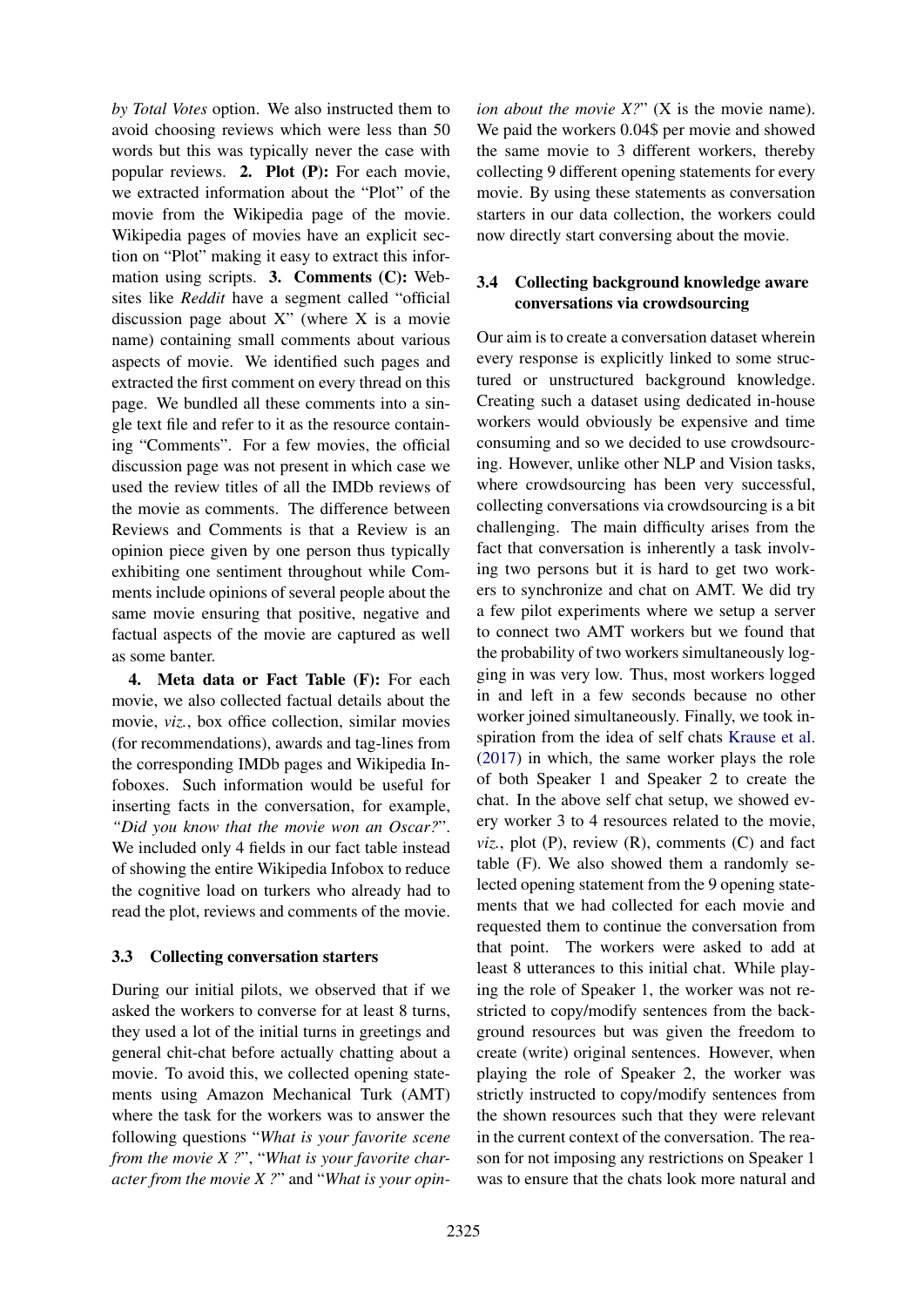coherent. Further, Speaker 2 was allowed to add words at the beginning or end of the span selected from the resources to make the chats more coherent and natural (for example, see the prefix in utterance 2 of Speaker 2 in Figure [1\)](#page-0-0). We paid the workers 40 cents for every chat. Please refer to the Appendix for the instruction screen shots.

### 3.5 Verification of the collected chats

Every chat that was collected by the above process was verified by an in-house evaluator to check if the workers adhered to the instructions and produced coherent chats. Since humans typically tend to paraphrase the background knowledge acquired by reading articles, one could argue that such conversations may not look very natural because of this restriction to copy/modify content from the provided resources. To verify this, we conducted a separate human evaluation wherein we asked 15 in-house evaluators to read conversations (without the background resources) from our dataset and rate them on five different parameters. Specifically, they were asked to check if the conversations were 1) intelligible: *i.e.*, an average reader could understand the conversation 2) coherent: *i.e.*, there were no abrupt context switches 3) grammatically correct 4) on-topic: *i.e.*, the chat revolved around the concerned movie with digression limited to related movies/characters/actors and 5) natural two-person chats: *i.e.*, the roleplay setup does not make the chat look unnatural. These evaluators were post-graduate students who were fluent in English and had watched at least 100 Hollywood movies. We did not give them any information about the data creation process. We used a total of 500 chats for the evaluation and every chat was shown to 3 different evaluators. The evaluators rated the conversations on a scale of 1 (very poor) to 5 (very good). We computed inter-annotator agreement using the mean linearly weighted Cohen's  $\kappa$  [\(Cohen,](#page-8-11) [1968\)](#page-8-11) and mean Krippendorff's  $\alpha$  [\(Hayes and Krippendorff,](#page-8-12) [2007\)](#page-8-12). The average rating for each of the 5 parameters along with the inter annotator agreement are reported in Table [1](#page-4-0) and are very encouraging.

### 3.6 Statistics

In Table [2,](#page-4-1) we show different statistics about the dataset collected using the above process. These include average number of utterances per chat, average number of words per utterance, and so on followed by the statistics of the different re-

| <b>Metric</b>   | Rating               | $\alpha$ | $\kappa$ |
|-----------------|----------------------|----------|----------|
| Intelligible    | $4.47 \pm 0.52$      | 0.70     | 0.69     |
| <b>Coherent</b> | $4.33 \pm 0.93$      | 0.57     | 0.71     |
| <b>Grammar</b>  | $4.41 \pm 0.56$      | 0.60     | 0.69     |
| Two-person-chat | $4.47 \pm 0.46$      | 0.64     | 0.70     |
| <b>On Topic</b> | $4.57 \pm 0.43$ 0.72 |          | 0.70     |

<span id="page-4-0"></span>Table 1: Average human evaluation scores with standard deviations for conversations (scale 1-5). We also report mean Krippendorff's α and mean Cohen's  $κ$ 

| #chats                           | 9071   |
|----------------------------------|--------|
| #movies                          | 921    |
| #utterances                      | 90810  |
| Average # of utterances per chat | 10.01  |
| Average # of words per utterance | 15.29  |
| Average # of words per chat      | 153.07 |
| Average # of words in Plot       | 186.10 |
| Average # of words in Review     | 384.44 |
| Average # of words in Comments   | 123.81 |
| Average # of words in Fact Table | 33.47  |
| # unique Plots                   | 5157   |
| # unique Reviews                 | 1817   |
| # unique Comments                | 12740  |
|                                  |        |

<span id="page-4-1"></span>Table 2: Statistics of the dataset

sources which were used as background knowledge. Please note that the # unique Plots and # unique Reviews correspond to unique paragraphs while the # unique Comments is the count of unique sentences. We observed that 41.2%, 34.6%, 16.1% and 8.1% of Speaker 2 responses came from Reviews, Comments, Plots and Fact Table respectively.

# 4 Models

We evaluate three different types of models as described below. Since these are popular existing models, we describe them very briefly below and refer the reader to the original papers for more details. Note that in this work we merge the comments, reviews, plots and facts into one single document and refer to it as background knowledge. In the rest of the paper, when we refer to a *resource* we mean this single document which is a merger of all the resources unless specified otherwise.

# 4.1 Generation based models

We use the standard Hierarchical Recurrent Encoder Decoder model (HRED) [\(Serban et al.,](#page-9-2) [2016\)](#page-9-2) instead of its variant [\(Serban et al.,](#page-9-13) [2017b\)](#page-9-13)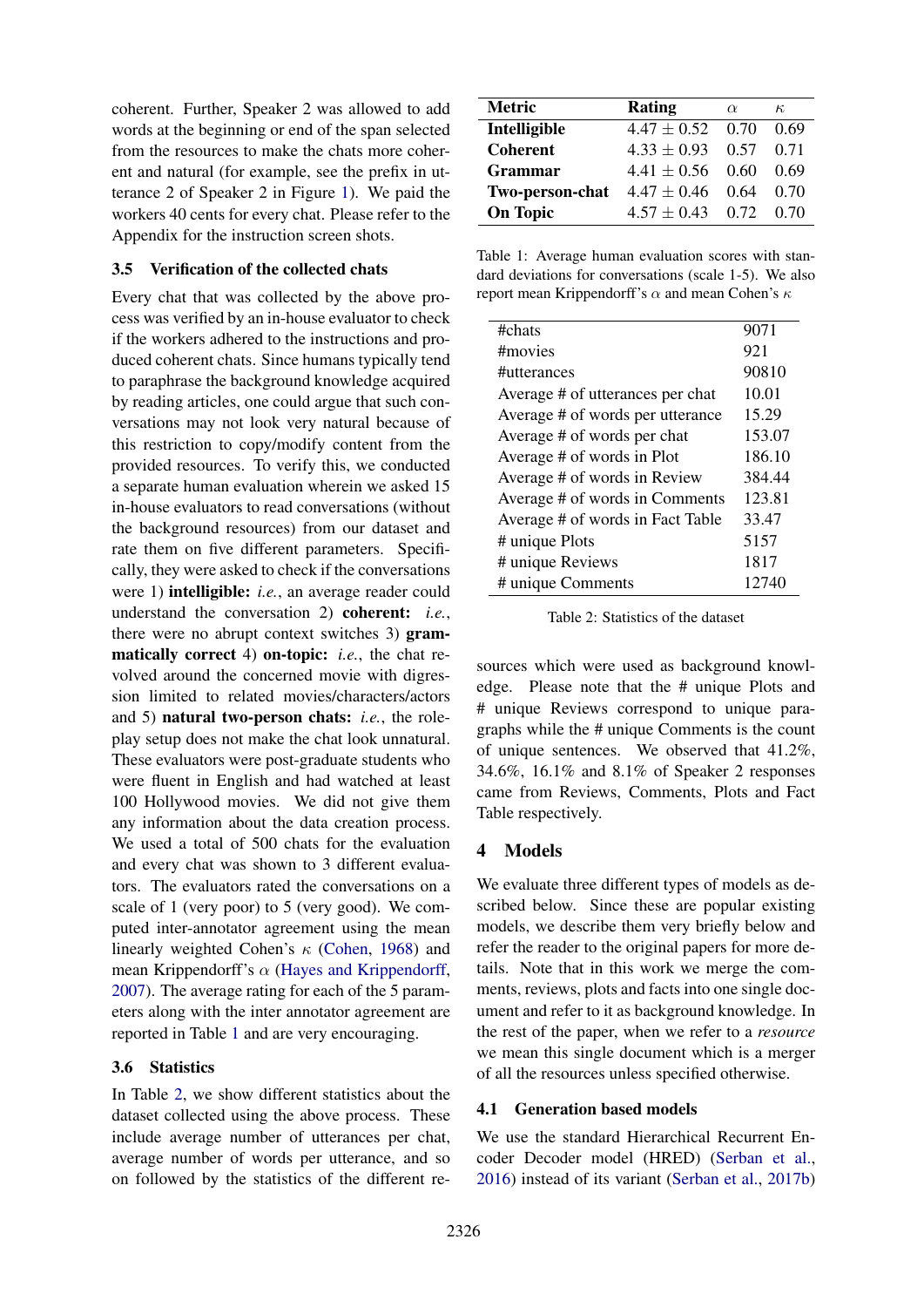as the standard model performs only slightly poorly than the variant and is much easier to implement. It decomposes the context of the conversation as two level hierarchy using Recurrent Neural Networks (RNN). The lower RNN encodes individual utterances (sequence of words) which is then fed into the higher level RNN as a sequence of utterances. The decoder RNN then generates the output based on this hierarchical context representation.

### 4.2 Generate-or-Copy models

Get To The Point (GTTP) [\(See et al.,](#page-9-14) [2017\)](#page-9-14) proposed a hybrid pointer generator network for abstractive summarization that learns to copy words from the source document when required and otherwise generates a word like any sequence-tosequence model. In the summarization task, the input is a *document* and the output is a *summary* whereas in our case the input is a {*document, context*} pair and the output is a *response*. Here, the context includes the previous two utterances and the current utterance. We modified the architecture to suit our task. We use an RNN to compute the representation of the document (like the original model) and introduce another RNN to compute a representation of the context by treating it as a single sequence of words. The decoder which is also an RNN then uses the document representation, context representation and its own internal state representation to compute a (i) probability score which indicates whether the next word should be copied or generated (ii) probability distribution over the vocabulary if the next word needs to be generated and (iii) probability distribution over the input words if the next word needs to be copied. These three probability distributions are then combined to produce the next word in the response.

# 4.3 Span prediction models

Bi-directional Attention Flow Model (BiDAF) [\(Seo et al.,](#page-9-15) [2017\)](#page-9-15) model is a QA model which was proposed in the context of the SQuAD dataset [\(Rajpurkar et al.,](#page-9-16) [2016\)](#page-9-16). Given a *document* and a *question*, the model uses a six-layered architecture to predict the span in the document which contains the answer. We can use their model as it is for our task without any modifications by simply treating the *context* as the *question* and the *resource* as the *document*.

We chose to evaluate on the modified generateor-copy model instead of other variants such as [\(Ghazvininejad et al.,](#page-8-0) [2017;](#page-8-0) [Lowe et al.,](#page-9-4) [2015a\)](#page-9-4) as the modified model already contains the extra encoder for background model which is present in these models. Moreover, the modified model uses a hybrid copy-or-generate decoder which is wellsuited to our task.

# 5 Experimental Setup

In this section we describe the train-validationtest splits, the process used for creating training instances, the manner in which the models were trained using our data and the evaluation metrics.

# 5.1 Creating train/valid/test splits

On average we have 9.14 chats per movie. We divide the collected chats into train, validation, and test splits such that all the chats corresponding to a given movie are in exactly one of the splits. This ensures that a movie seen in the test or validation set is never seen at training time. We create the splits such that the percentage of chats in the trainvalidation-test set is roughly 80%-10%-10%.

# 5.2 Creating training instances

For each chat in the training data, we construct training instances of the form {*resource, context, response*} where the *context* is taken as previous two utterances and current utterance. We consider only the even numbered utterances as training examples as they are generated from the background resources thus emulating a human-bot setup. If a chat has 10 turns, we will have 5 instances. The task then is to train a model which can predict these even numbered responses. At test time the model is shown {*resource, context*} and predicts the response. Note that, HRED will ignore the *resource* and only use {*context, response*} as input-output pairs. BiDAF and GTTP will use {*resource, context, response*} as training data with relevant *span* instead of *response* for BiDAF.

# 5.3 Merging resources into a single document

As stated earlier, we simply merge all the background information to create a single document which we collectively refer to as *resource*. For the BiDAF model, we had to restrict the length of the resource to 256 words because we found that even on a K80 GPU with 12GB RAM, this model gives an out of memory error for longer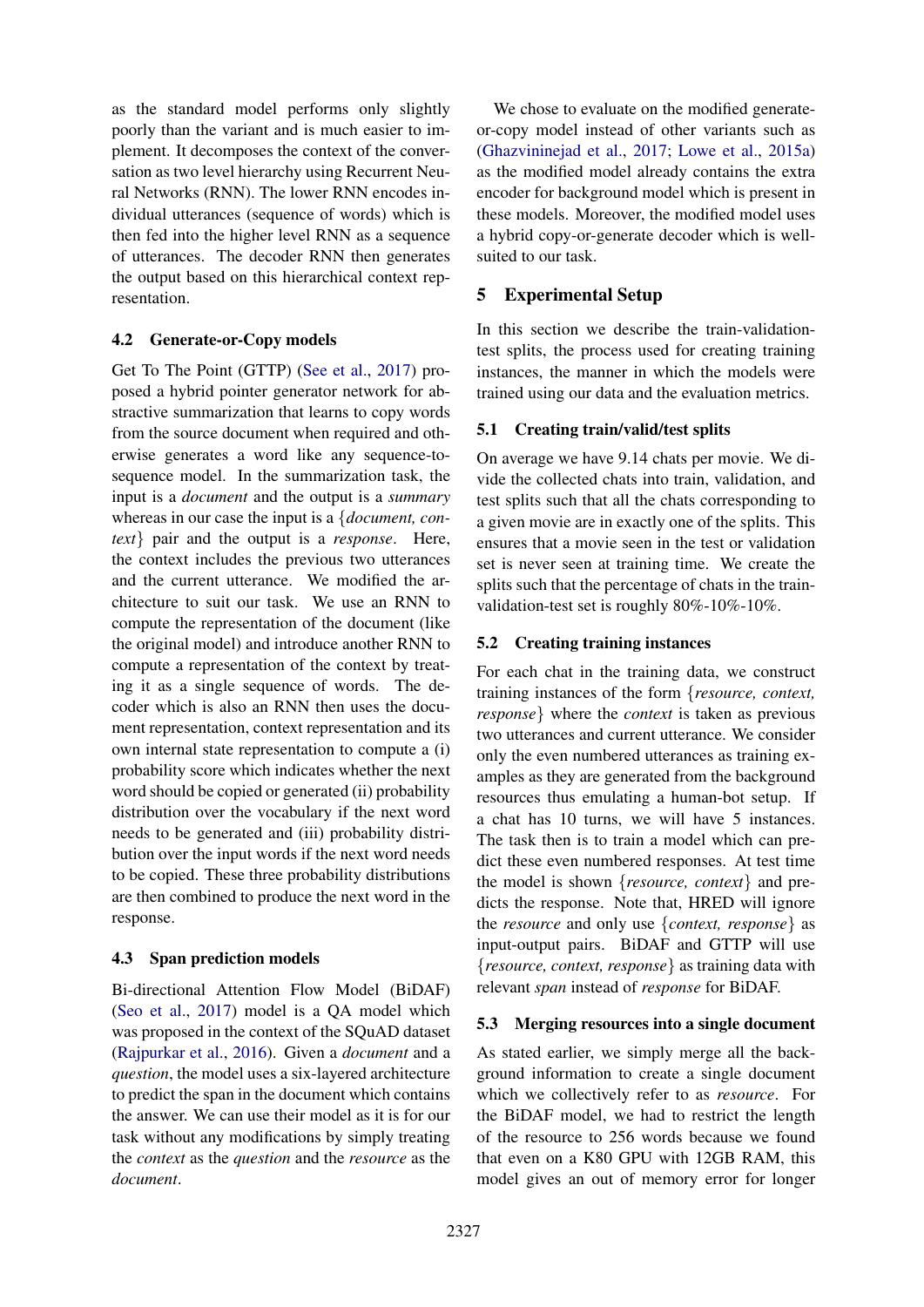documents. We found this to be a severe limitation of this and other span based models (for example, R-Net [\(Wang et al.,](#page-10-4) [2017\)](#page-10-4)) . We experimented with three methods of creating this resource. The first method *oracle* uses the actual resource (plot or comments or reviews) from which the next response was generated as a resource. If that resource itself has more than 256 words then we truncate it from the beginning and the end such that the span containing the actual response is contained within the retained 256 words. The number of words that are discarded from the start or the end is chosen at random so that the correct spans do not end up in similar positions throughout the dataset. The next two methods *mixed-short* and *mixed-long* are created by merging the individual resources. We retain each resource in the merged document proportional to its length. (*i.e,*if there are 400 words in the plot, 200 words in the review and 100 in the comments, the merged resource will contain contiguous sentences from these three resources in the ratio of 4:2:1.) Further, we ensure that the merged resource contains the actual response span. In this way, we create *mixed-short* with 256 words and *mixed-long* with 1200 words (the maximum length of the merged resources). We will henceforth denote *oracle*, *mixed-long* and *mixed-short* using '(o)', '(ms)' and '(ml)' respectively. We report results for BiDAF(o), BiDAF (ms), GTTP (o) and GTTP (ml).

# 5.4 Evaluation metrics

As HRED and GTTP models are generation based models we use BLEU-4, ROUGE-1, ROUGE-2 and ROUGE-L as the evaluation metrics. For BiDAF we use the above metrics by comparing the predicted span with the reference span. For BiDAF, we also report F1 as stated in [Rajpurkar](#page-9-16) [et al.](#page-9-16) [\(2016\)](#page-9-16).

In addition to the automatic evaluation, we also collected human judgments using 100 test responses generated for every model for every setup (oracle, mixed-short, mixed-long). These evaluators had the same qualifications as the evaluators who earlier helped us evaluate our dataset. They were asked to rate the response on scale of 1 to 5 (with 1 being the least) on the following four metrics: (1) Fluency(Flu), (2) appropriateness/relevance (apt) of the response in the current context language (3) humanness (Hum) of the response, *i.e.,* whether the responses look as if they

were generated by a human (4) and specificity (spec) of the response, *i.e.*, whether the model produced movie-specific responses or generic responses such as "This movie is amazing". We report these results in Table [4.](#page-7-0)

### 5.5 Collecting multiple reference responses

One common issue with evaluating dialog systems is that existing datasets typically contain only one reference response whereas in practice several responses can be correct in a given context. To solve this to a certain extent, we collected three reference responses for every Speaker 2 utterance in our dataset (note that Speaker 2 is treated as the bot while training/testing our models). We show the previous utterances ending with Speaker 1's response and ask workers to provide three appropriate responses from the given resources. We found that in some cases there was only one appropriate response like factual response and the workers could not provide multiple references . In this way we were able to create a multiple reference test set where 78.04% of the test instances have multiple responses. In Table [3,](#page-7-1) we report two sets of scores based on single-reference test dataset and multireference test dataset. While calculating the scores for multi-reference dataset, we take the maximum score over multiple reference responses.

Please refer to the Appendix section for the details of the model, hyperparameters, example of multiple references in our dataset and sample outputs produced by different models.

# 6 Results and Discussion

In this section, we discuss the results of our experiments as summarized in Tables [3](#page-7-1) and [4.](#page-7-0)

Generation based models v/s Span prediction models: We compare the generation based models and span prediction models only based on results in the *oracle* setting. Here, the span based model (BiDAF) outperforms the generation based models (HRED and GTTP). This confirms our belief that the natural language generation (NLG) capabilities of current generation based models are far from being acceptable even in case of generateor-copy modes. This also emphasizes the importance of this data which allows building models which can exploit well-formed sentences in the background knowledge and reproduce them with minor modifications instead of generating them from scratch. While the results for BiDAF are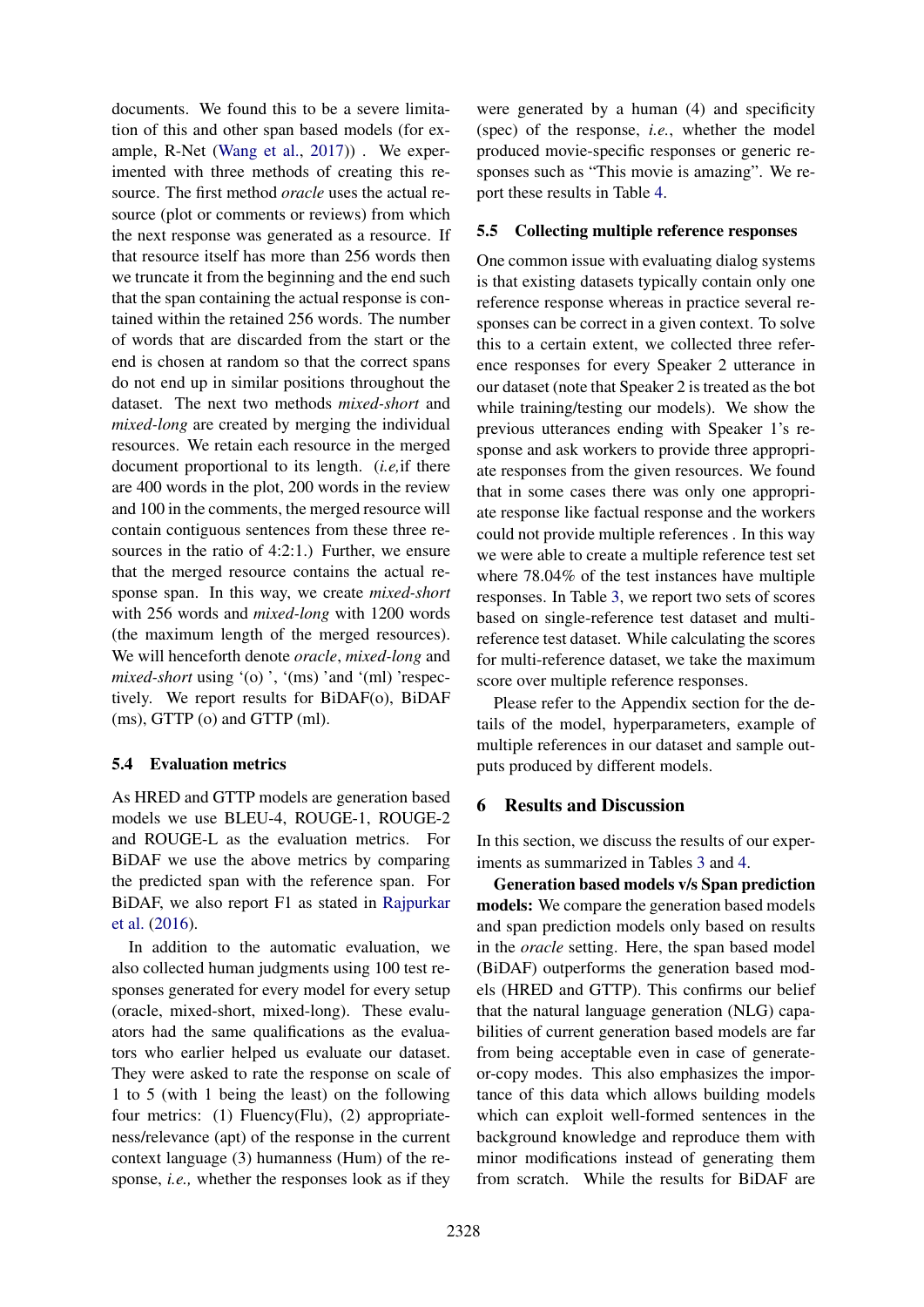| <b>Model</b>      | F1                           |                          | <b>BLEU</b> |       | Rouge-1 |       | Rouge-2 |       | Rouge-L |       |
|-------------------|------------------------------|--------------------------|-------------|-------|---------|-------|---------|-------|---------|-------|
| <b>HRED</b>       |                              | $\overline{\phantom{0}}$ | 5.23        | 5.38  | 24.55   | 25.38 | 7.61    | 8.35  | 18.87   | 19.67 |
| GTTP(0)           | $\qquad \qquad \blacksquare$ | $\overline{\phantom{a}}$ | 13.92       | 16.46 | 30.32   | 31.6  | 17.78   | 21.21 | 25.67   | 27.83 |
| GTTP (ms)         | $\overline{a}$               | $\overline{\phantom{a}}$ | 11.05       | 15.68 | 29.66   | 31.71 | .70     | 19.72 | 25.13   | 27.35 |
| GTTP (ml)         |                              | $\equiv$                 | 7.51        | 8.73  | 23.20   | 21.55 | 9.91    | 10.42 | 7.35    | 18.12 |
| BiDAF(0)          | 39.69                        | 47.18                    | 28.85       | 34.98 | 39.68   | 46.49 | 33.72   | 40.58 | 35.91   | 42.64 |
| <b>BiDAF</b> (ms) | 45.73                        | 51.35                    | 32.95       | 39.39 | 45.69   | 50.73 | 40.18   | 45.01 | 43.46   | 46.95 |

Table 3: Performance of the proposed models on our dataset. The figures on the left in each column indicate scores on single-reference test dataset while the figures on the right denote scores on multi-reference dataset.

| Model            | Hum  | Apt Flu |      | <b>Spec</b> |
|------------------|------|---------|------|-------------|
| <b>HRED</b>      | 3.08 | 2.49    | 2.64 | 2.06        |
| GTTP(0)          | 4.10 | 3.73    | 4.03 | 3.33        |
| GTTP (ml)        | 2.93 | 2.97    | 3.42 | 2.60        |
| <b>BiDAF</b> (o) | 3.78 | 3.71    | 4.05 | 3.76        |
| <b>BiDAF(ms)</b> | 3.41 | 3.38    | 3.47 | 3.30        |

Table 4: Human evaluation results on the model performances.

encouraging, we reiterate that it does not scale to longer documents (we were not able to run it in the *mixed-long* setting). We still need much better models as BiDAF on SQuAD dataset gives an F1 of 81.52 % which is much higher than the results on our dataset. Further, note that using the predicted span as a response is not natural. This is evident from human likeliness (Hum) score of GTTP (o) being higher than both the BiDAF models. We need models which can suitably alter the span to retain the coherence of the context.

Effect of including background knowledge: We observe that there isn't much difference between the performance of HRED which does not use any background knowledge when compared to GTTP (ml) which actually uses a lot of background knowledge. However, there is a substantial difference between the performance of HRED and GTTP (o) which uses only the relevant background knowledge. Further, without background knowledge, HRED learns to produce very generic responses (Spec score  $= 2.06$ ). This shows that the background knowledge is important, but the models should learn to focus on the right background knowledge relevant to the current context. Alternately, we can have a two-stage network which first predicts the right resource (plot, review, comments) from which the span should be selected and then selects the span from this chosen resource.

*Oracle* v/s *mixed-short* resource: We observe that the performance of BiDAF (ms) is actually

<span id="page-7-1"></span><span id="page-7-0"></span>better than BiDAF (o) even when the resource length for both is 256 words. We would expect a poor performance for BiDAF (ms) as the resource has more noise because of the sentences from irrelevant resources. However, we speculate the model learns to regard irrelevant sentences as noise and learns to focus on sentences corresponding to the correct resource resulting in improved performance (however, this is only a hypothesis and it needs to be verified). We realize that this is clearly a poor baseline and we need better span prediction based models which can work with longer documents. At the same time, GTTP (o) and GTTP (ms) have comparable (yet poor) performance. There is no co-attention mechanism in this model which can effectively filter out noisy sentences.

Observations from the copy-and-gen model: We observed that this model produced sentences where on average of 82.18% (*oracle*) and 71.95% (*mixed-long*) of the tokens were copied. One interesting observation was that it easily learns to copy longer contiguous sequences one word at a time. However, as is evident from the automatic evaluation metrics, in many cases, the 'copied' spans are not relevant to the current context.

Evaluating with multiple references: When considering multiple references, the performance numbers as reported in Table [3](#page-7-1) indeed improve. This shows the importance of having multiple references and the need to develop metrics which account for multiple dissimilar references.

#### 7 Conclusion

We introduce a new dataset for building dialog systems which would hopefully allow the community to take a fresh look at this task. Unlike existing datasets which only contain a sequence of utterances, in our dataset each response is explic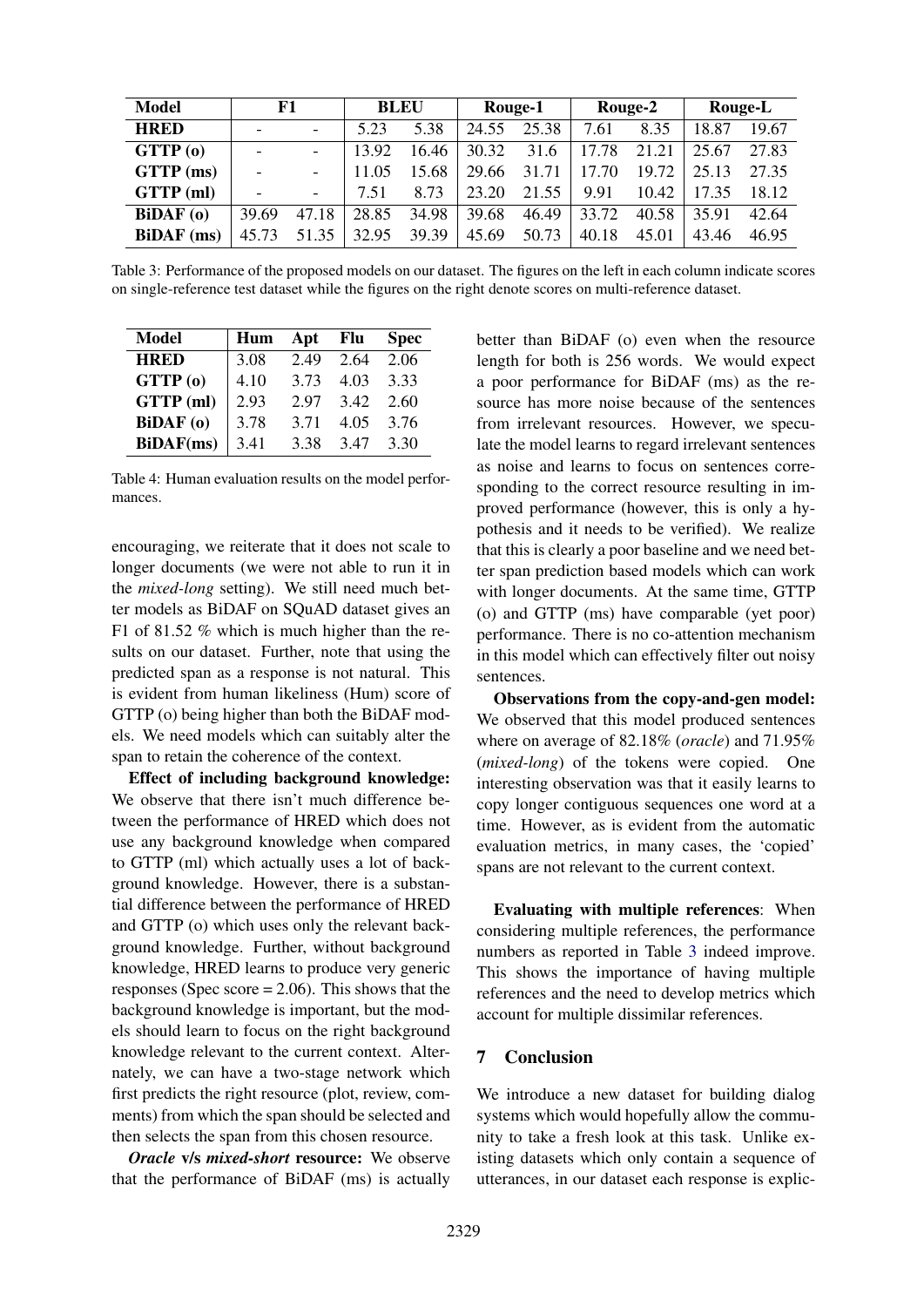itly linked to some background knowledge. This mimics how humans converse by recalling information from their background knowledge and use it appropriately in the context of the conversation. Using this dataset, we evaluated models belonging to three different paradigms, *viz.*, generation based models, generate-or-copy models and span prediction models. Our results suggest that the NLG capabilities of existing seq-to-seq models are still far from desirable while span based models which completely bypass the process of NLG show some promise but with clear scope for improvement.

Going forward, we would like to build models which are a hybrid of span prediction models and generation models. Specifically, we would like to build models which can learn to copy a large sequence from the input instead of one word at a time. Another important aspect is to build less complex models which can handle longer documents. For example, the BiDAF model has an expensive outer product between two large matrices which makes it infeasible for long documents (because the size of these matrices grows with the length of the document). Alternately, we would like to build two-stage models which first select the correct resource from which the next response is to be generated and then generate or copy the response from the resource.

### Acknowledgements

We would like to thank Department of Computer Science and Engineering, and Robert Bosch Center for Data Sciences and Artificial Intelligence, IIT Madras (RBC-DSAI) for providing us with adequate resources. We also thank Gurneet Singh and Sarath Chandar for helping us in the data collection phase two and three respectively. Lastly, we thank all the AMT workers around the world and our in-house evaluators.

#### References

- <span id="page-8-3"></span>Antoine Bordes and Jason Weston. 2017. Learning end-to-end goal-oriented dialog. *International Conference on Learning Representations*.
- <span id="page-8-11"></span>Jacob Cohen. 1968. Weighted kappa: Nominal scale agreement provision for scaled disagreement or partial credit. *Psychological bulletin*, 70(4):213.
- <span id="page-8-4"></span>Jesse Dodge, Andreea Gane, Xiang Zhang, Antoine Bordes, Sumit Chopra, Alexander H. Miller, Arthur Szlam, and Jason Weston. 2016. Evaluating prerequisite qualities for learning end-to-end dialog sys-

tems. *International Conference on Learning Representations*, abs/1511.06931.

- <span id="page-8-6"></span>Mihail Eric, Lakshmi Krishnan, Francois Charette, and Christopher D. Manning. 2017. Key-value retrieval networks for task-oriented dialogue. In *Proceedings of the 18th Annual SIGdial Meeting on Discourse and Dialogue, Saarbrucken, Germany, August 15- ¨ 17, 2017*, pages 37–49.
- <span id="page-8-0"></span>Marjan Ghazvininejad, Chris Brockett, Ming-Wei Chang, Bill Dolan, Jianfeng Gao, Wen-tau Yih, and Michel Galley. 2017. A knowledge-grounded neural conversation model. *CoRR*, abs/1702.01932.
- <span id="page-8-7"></span>William H. Guss, James Bartlett, Phillip Kuznetsov, and Piyush Patil. 2017. Eigen: A step towards conversational ai. *Alexa Prize Proceedings*.
- <span id="page-8-12"></span>Andrew F Hayes and Klaus Krippendorff. 2007. Answering the call for a standard reliability measure for coding data. *Communication methods and measures*, 1(1):77–89.
- <span id="page-8-8"></span>He He, Anusha Balakrishnan, Mihail Eric, and Percy Liang. 2017. Learning symmetric collaborative dialogue agents with dynamic knowledge graph embeddings. In *Proceedings of the 55th Annual Meeting of the Association for Computational Linguistics, ACL 2017, Vancouver, Canada, July 30 - August 4, Volume 1: Long Papers*, pages 1766–1776.
- <span id="page-8-1"></span>Matthew Henderson, Blaise Thomson, and Jason D. Williams. 2014a. The second dialog state tracking challenge. In *Proceedings of the SIGDIAL 2014 Conference, The 15th Annual Meeting of the Special Interest Group on Discourse and Dialogue, 18-20 June 2014, Philadelphia, PA, USA*, pages 263–272.
- <span id="page-8-2"></span>Matthew Henderson, Blaise Thomson, and Jason D. Williams. 2014b. The third dialog state tracking challenge. In *2014 IEEE Spoken Language Technology Workshop, SLT 2014, South Lake Tahoe, NV, USA, December 7-10, 2014*, pages 324–329.
- <span id="page-8-10"></span>Ben Krause, Marco Damonte, Mihai Dobre, Daniel Duma, Joachim Fainberg, Federico Fancellu, Emmanuel Kahembwe, Jianpeng Cheng, and Bonnie L. Webber. 2017. Edina: Building an open domain socialbot with self-dialogues. *Alexa Prize Proceedings*.
- <span id="page-8-9"></span>Mike Lewis, Denis Yarats, Yann Dauphin, Devi Parikh, and Dhruv Batra. 2017. Deal or no deal? end-to-end learning of negotiation dialogues. In *Proceedings of the 2017 Conference on Empirical Methods in Natural Language Processing, EMNLP 2017, Copenhagen, Denmark, September 9-11, 2017*, pages 2443–2453.
- <span id="page-8-5"></span>Jiwei Li, Michel Galley, Chris Brockett, Georgios P. Spithourakis, Jianfeng Gao, and William B. Dolan. 2016. A persona-based neural conversation model. In *Proceedings of the 54th Annual Meeting of the Association for Computational Linguistics, ACL 2016, August 7-12, 2016, Berlin, Germany, Volume 1: Long Papers*, pages 994–1003.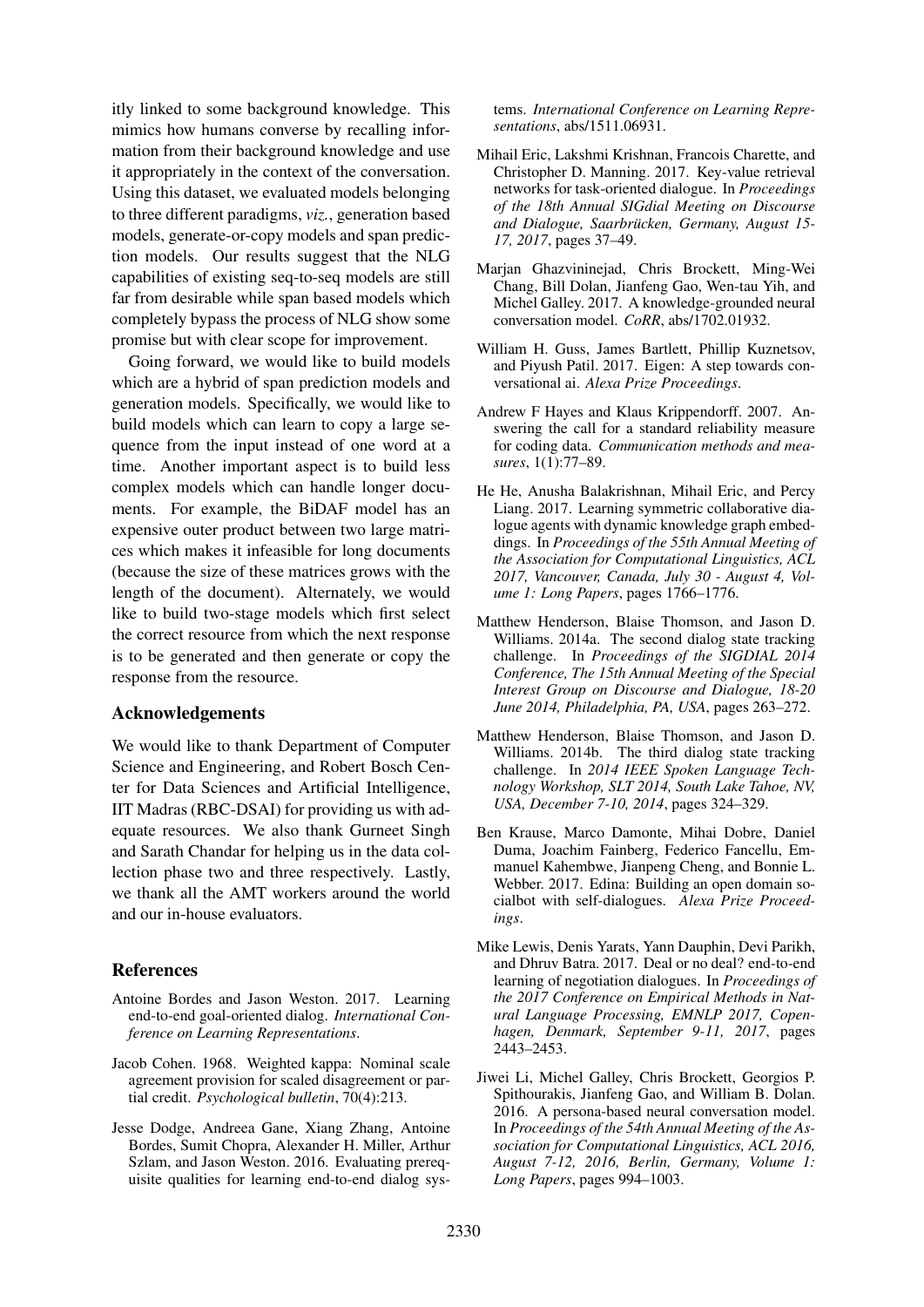- <span id="page-9-12"></span>Yang Liu, Tim Paek, and Manasi Patwardhan, editors. 2018. *Proceedings of the 2018 Conference of the North American Chapter of the Association for Computational Linguistics, NAACL-HTL 2018, New Orleans, Louisiana, USA, June 2-4, 2018, Demonstrations*. Association for Computational Linguistics.
- <span id="page-9-4"></span>Ryan Lowe, Nissan Pow, Iulian Serban, Laurent Charlin, and Joelle Pineau. 2015a. Incorporating unstructured textual knowledge sources into neural dialogue systems. In *Neural Information Processing Systems Workshop on Machine Learning for Spoken Language Understanding*.
- <span id="page-9-0"></span>Ryan Lowe, Nissan Pow, Iulian Serban, and Joelle Pineau. 2015b. The ubuntu dialogue corpus: A large dataset for research in unstructured multi-turn dialogue systems. In *Proceedings of the SIGDIAL 2015 Conference, The 16th Annual Meeting of the Special Interest Group on Discourse and Dialogue, 2- 4 September 2015, Prague, Czech Republic*, pages 285–294.
- <span id="page-9-16"></span>Pranav Rajpurkar, Jian Zhang, Konstantin Lopyrev, and Percy Liang. 2016. Squad: 100, 000+ questions for machine comprehension of text. In *Proceedings of the 2016 Conference on Empirical Methods in Natural Language Processing, EMNLP 2016, Austin, Texas, USA, November 1-4, 2016*, pages 2383–2392.
- <span id="page-9-10"></span>Ashwin Ram, Rohit Prasad, Chandra Khatri, Anu Venkatesh, Raefer Gabriel, Qing Liu, Jeff Nunn, Behnam Hedayatnia, Ming Cheng, Ashish Nagar, Eric King, Kate Bland, Amanda Wartick, Yi Pan, Han Song, Sk Jayadevan, Gene Hwang, and Art Pettigrue. 2017. Conversational AI: the science behind the alexa prize. *Alexa Prize Proceedings*.
- <span id="page-9-8"></span>Antoine Raux, Brian Langner, Dan Bohus, Alan W. Black, and Maxine Eskénazi. 2005. Let's go public! taking a spoken dialog system to the real world. In *INTERSPEECH 2005 - Eurospeech, 9th European Conference on Speech Communication and Technology, Lisbon, Portugal, September 4-8, 2005*, pages 885–888.
- <span id="page-9-1"></span>Alan Ritter, Colin Cherry, and Bill Dolan. 2010. Unsupervised modeling of twitter conversations. In *Human Language Technologies: Conference of the North American Chapter of the Association of Computational Linguistics, Proceedings, June 2-4, 2010, Los Angeles, California, USA*, pages 172–180.
- <span id="page-9-3"></span>Lina Maria Rojas-Barahona, Milica Gasic, Nikola Mrksic, Pei-Hao Su, Stefan Ultes, Tsung-Hsien Wen, Steve J. Young, and David Vandyke. 2017. A network-based end-to-end trainable task-oriented dialogue system. In *Proceedings of the 15th Conference of the European Chapter of the Association for Computational Linguistics, EACL 2017, Valencia, Spain, April 3-7, 2017, Volume 1: Long Papers*, pages 438–449.
- <span id="page-9-7"></span>Diane L. Schallert. 2002. Schema theory. *Literacy in America: An encyclopedia of history, theory, and practice Santa Barbara, CA*, pages 556–558.
- <span id="page-9-14"></span>Abigail See, Peter J. Liu, and Christopher D. Manning. 2017. Get to the point: Summarization with pointergenerator networks. In *Proceedings of the 55th Annual Meeting of the Association for Computational Linguistics, ACL 2017, Vancouver, Canada, July 30 - August 4, Volume 1: Long Papers*, pages 1073– 1083.
- <span id="page-9-9"></span>Stephanie Seneff, James R. Glass, David Goddeau, David Goodine, Lynette Hirschman, Hong C. Leung, Michael S. Phillips, Joseph Polifroni, and Victor Zue. 1991. Development and preliminary evaluation of the MIT ATIS system. In *Speech and Natural Language, Proceedings of a Workshop held at Pacific Grove, California, USA, February 19-22. 1991*.
- <span id="page-9-15"></span>Min Joon Seo, Aniruddha Kembhavi, Ali Farhadi, and Hannaneh Hajishirzi. 2017. Bidirectional attention flow for machine comprehension. *International Conference on Learning Representations*.
- <span id="page-9-5"></span>Iulian Vlad Serban, Ryan Lowe, Peter Henderson, Laurent Charlin, and Joelle Pineau. 2015. A survey of available corpora for building data-driven dialogue systems. *CoRR*, abs/1512.05742.
- <span id="page-9-11"></span>Iulian Vlad Serban, Chinnadhurai Sankar, Mathieu Germain, Saizheng Zhang, Zhouhan Lin, Sandeep Subramanian, Taesup Kim, Michael Pieper, Sarath Chandar, Nan Rosemary Ke, Sai Mudumba, Alexandre de Brebisson, Jose Sotelo, Dendi Suhubdy, Vin- ´ cent Michalski, Alexandre Nguyen, Joelle Pineau, and Yoshua Bengio. 2017a. The octopus approach to the alexa competition: A deep ensemble-based socialbot. *Alexa Prize Proceedings*.
- <span id="page-9-2"></span>Iulian Vlad Serban, Alessandro Sordoni, Yoshua Bengio, Aaron C. Courville, and Joelle Pineau. 2016. Building end-to-end dialogue systems using generative hierarchical neural network models. In *Proceedings of the Thirtieth AAAI Conference on Artificial Intelligence, February 12-17, 2016, Phoenix, Arizona, USA.*, pages 3776–3784.
- <span id="page-9-13"></span>Iulian Vlad Serban, Alessandro Sordoni, Ryan Lowe, Laurent Charlin, Joelle Pineau, Aaron C. Courville, and Yoshua Bengio. 2017b. A hierarchical latent variable encoder-decoder model for generating dialogues. In *Proceedings of the Thirty-First AAAI Conference on Artificial Intelligence, February 4-9, 2017, San Francisco, California, USA.*, pages 3295– 3301.
- <span id="page-9-6"></span>Lifeng Shang, Zhengdong Lu, and Hang Li. 2015. Neural responding machine for short-text conversation. In *Proceedings of the 53rd Annual Meeting of the Association for Computational Linguistics and the 7th International Joint Conference on Natural Language Processing of the Asian Federation of*